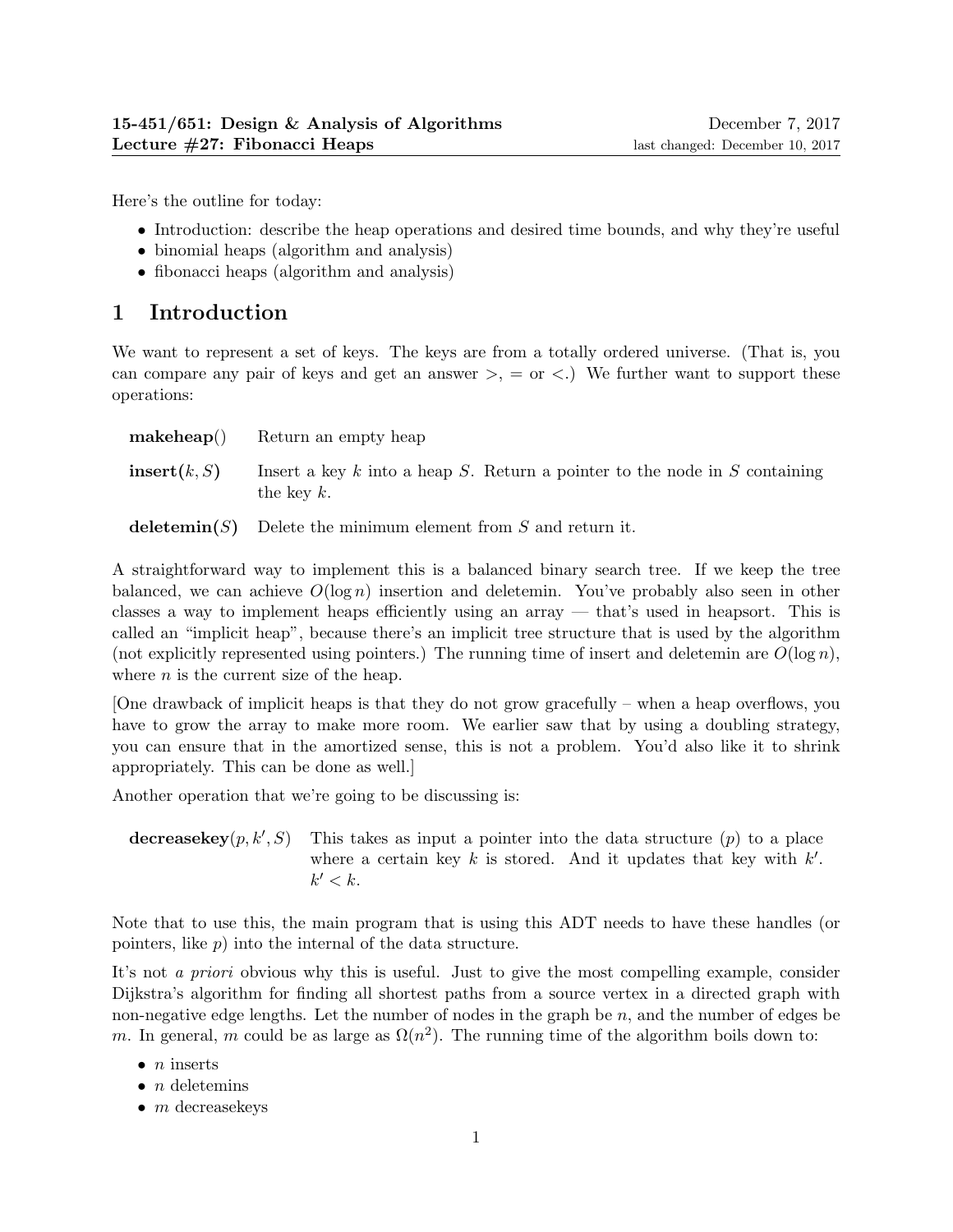In all cases, the size of the heap is bounded by  $n$ . (For clarity, assume that the graph is connected and  $m \geq n-1$ .) If the running time of all these operations are  $log(n)$ , this gives a running time bound for the whole algorithm of:

 $O(m \log(n)).$ 

However, if we can get decrease key down to  $O(1)$  time (and we can) this running time becomes:

$$
O(m + n\log(n))
$$

This is considered a breakthrough – we're basically removing a  $log(n)$  factor from the running time. Another operation that is often discussed is:

 $\textbf{meld}(A, B)$  Take two heaps A and B as input and return a new heap representing the union of the sets stored in A and B.

We'll begin our description of solutions to these problems with binomial heaps. This algorithm can handle makeheap, insert and meld in  $O(1)$  time, and deletemin in  $O(\log n)$  time (decreasekey is not supported). Then we show how to modify binomial heaps and create a data structure called fibonacci heaps that that also supports decrease key in  $O(1)$ . (All of these time bounds are amortized.)

## 2 Binomial Heaps

First we describe what the data structure looks like, then we show how to implement all of the operations (except decreasekey) using it.

Basically a binomial heap is a collection of trees called binomial trees. The binomial tree of rank  $k, B_k$ , is defined recursively as follows:



Simple properties of binomial trees:

- $B_k$  has  $2^k$  nodes
- The root of  $Bk$  has  $k$  children
- These children are each a root of a binomial tree, and the ranks of these are  $0, 1, 2, \ldots, k-1$ .
- The number of nodes at distance d from the root in  $Bk$  is k choose d.

Each node of a binomial tree is going to be used to store a key, and the keys are in heap order in the tree, that is, the key in a node is always  $\geq$  the key in its parent. Therefore the minimum key is at the root of a binomial tree.

The primitive operation on binomial trees is the link:

 $\mathbf{link}(A, B)$  Take two binomial trees of the same rank, and link them together to make a new binomial tree of one greater rank.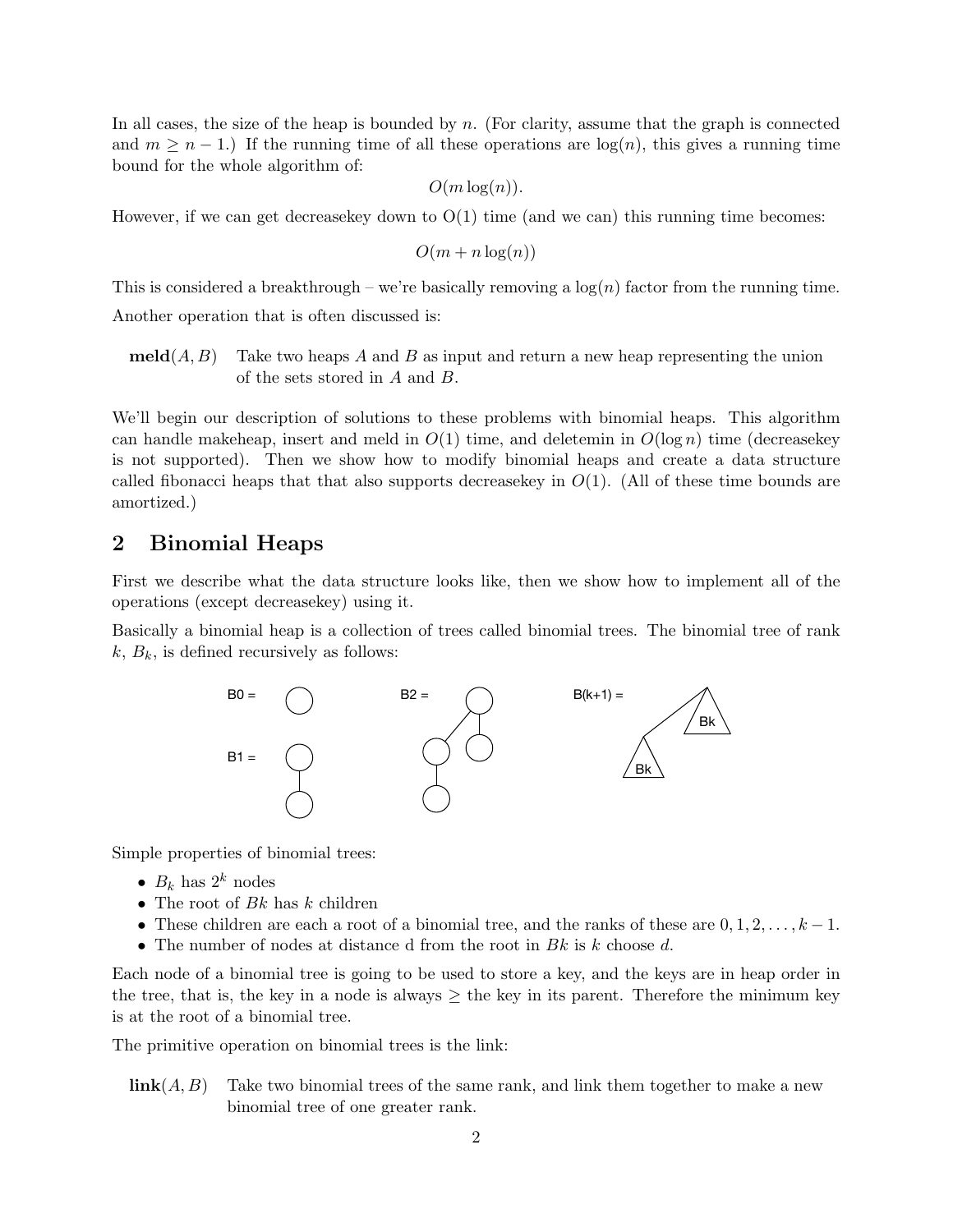This is implemented simply by comparing the root nodes of the two trees, and the one with the smaller root gets to be the root of the new tree, and the other one is made a child of the root. This will take  $O(1)$  time.

Here's how we'll represent binomial trees. (Note: Some of the choices made here are to make it easier to explain the jump to fibonacci heaps, to support decreasekey, and are not really needed for binomial heaps. One example is the parent pointers.)

Each node of the tree has the following fields:

- Parent pointer
- Left and right sibling pointers
- Child pointer
- My rank (the number of children I have)
- Key

So the children of a node are linked together in a doubly linked circular list. Each of them points to the parent, and the parent points to one of the children.

This allows us to, for example, walk up the tree, in  $O(1)$  time per step. It also allows us to, given a pointer to the root of a subtree, in  $O(1)$  time to delete that subtree. (This functionality is needed for fibonacci heaps, but not for binomial heaps.)



This is how a binomial tree is represented. The binomial heap is simply a doubly linked collection of binomial trees. There's an additional node that is the "head" of the whole heap. It has the same structure as any other node but it does not store any keys, and instead stores the number of keys in the whole heap.

Here's how we implement the operations:

- **makeheap**() create a head node pointing to an empty list of binomial trees. Time:  $O(1)$ .
- $\textbf{meld}(A, B)$  We simply merge the doubly linked lists of binomial trees pointed to by the head nodes. Make a new head node, point it to the merged list, and return it. Time:  $O(1)$ .
- **insert** $(k, A)$  Create a binomial tree just for the key k, and add this to the list pointed to by the head of A. Time:  $O(1)$ .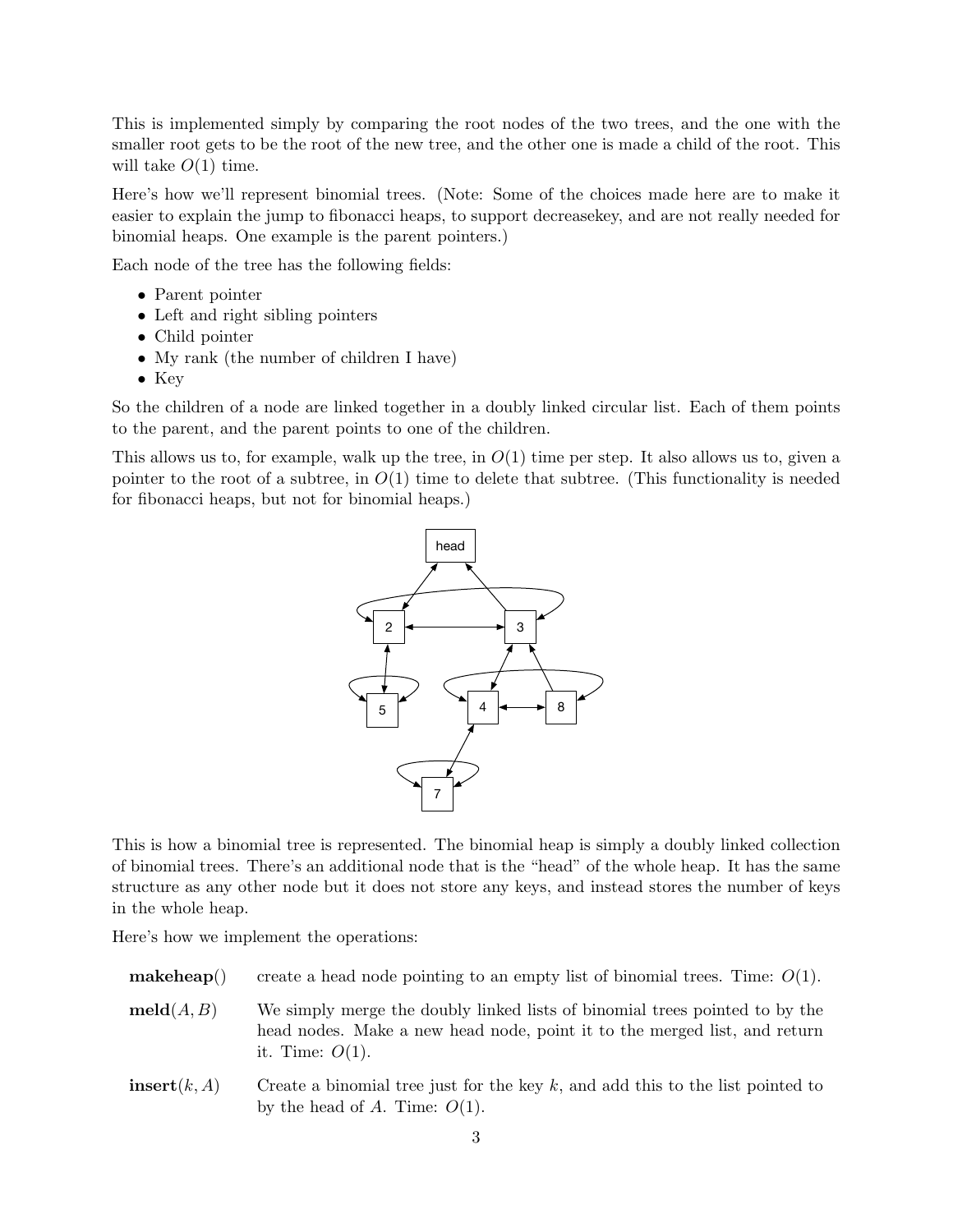#### deletemin $(A)$  This is a bit more complex. There are several steps involved.

First we allocate an array of pointers, all initially NULL. The size of the array is  $L = 1 + \lfloor \log(n) \rfloor$ , where *n* is the number of nodes in the heap before the delete. (The array is indexed by integers in  $[0, L - 1]$ .) Then we scan through all the trees in  $A$ , one at a time, and insert them into this array. We maintain the property that position  $k$  in the array will either be NULL or it will point to a binomial tree of rank  $k$ . Here's how we do this:

If we are processing a binomial tree of rank  $k$ , and the kth position of the array already has no binomial tree in it, then we just point that array element to the tree. If the kth position has a binomial tree in it, we link these two trees together and it becomes a binomial tree of rank  $k + 1$ . We try to put that into position  $k + 1$  of the array, etc.

This array is sufficiently large, because if we tried to use position L (one after the last position) we would be trying to put a binomial tree of rank  $L$  into that position. A binomial tree of rank L has at least  $2^{1+\lfloor \log(n) \rfloor}$  nodes in it. This is greater than  $n$ , which is impossible.

Call this the compression step.

Now, we have this collection of trees stored in the array. We scan the roots of these trees and find the minimum key. This is the one we have to delete. We simply delete it. Now all we do is take all the trees (from the array and the children of the deleted node) and put them all together into a single binomial heap.

How long does this take? First note that the time to allocate and initialize the array is  $O(\log n)$ . What about the cost of inserting the trees into the array? For this we do an amortized analysis. We'll maintain two tokens on the root of each binomial tree. And during the compression step, we'll maintain the invariant that each tree stored in the array has one token on it. When we insert a tree into the array, if the cell is empty, we use one of the tokens to do the work, and leave the other one on the tree. If we're inserting it into a cell in the array that already has a tree in it, we use one token to link the two trees together, and we have two left to put on the resulting tree. This tree now has two tokens on it, which is sufficient to pay for its insertion into the array. After we're done, we have to restore two tokens to the root of each tree. At most  $1 + |\log(n)|$  tokens are required to do this. So the whole cost of the deletemin is  $O(\log n)$  amortized time.

To be rigorous, we have to apply the amortized analysis to all the operations, not just deletemin. But it's easy to see that meld doesn't need any extra tokens, and insert only needs two. (Also note that the initial potential (number of tokens) is zero and the final number is non-negative.)

By the way, this can be called the "lazy" way to implement binomial heaps – it defers as long as possible doing comparisons, to the time when it has to do a deletemin. It can be done "eagerly" instead, in which case the set of binomial trees at top level are all different sizes. The running time bounds for all operations are the same (amortized). And you can get by without using an array in the deletemin.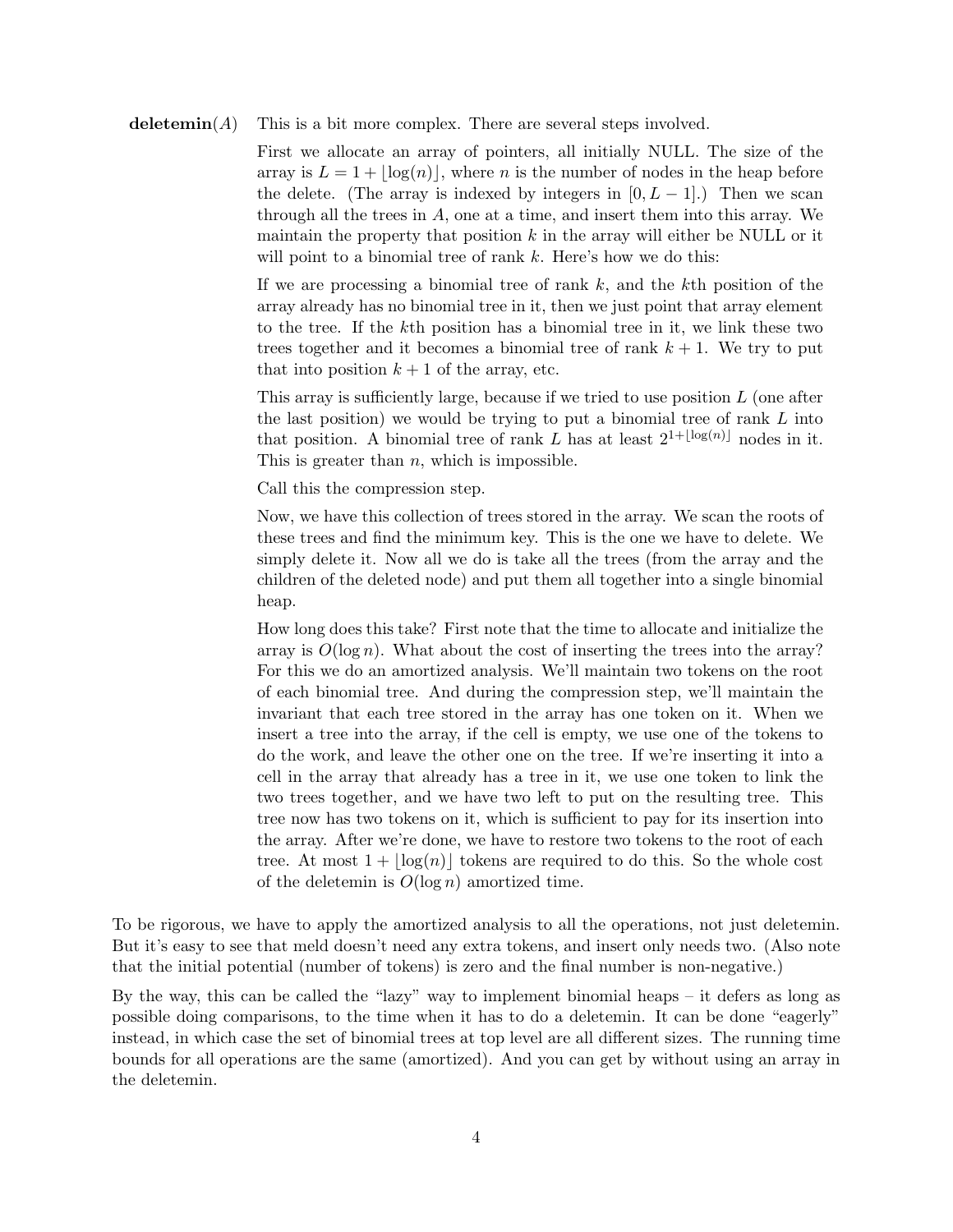# 3 Fibonacci Heaps

We want to incorporate the decreasekey operation into the above data structure. How can we do this?

One idea to try is simply this. To decrease the key of a node, we simply change its key value. If its new key is less than that of its parent, we swap the node with its parent. We repeat this till we get to the top of the binomial tree, and stop.

This is a correct algorithm. Its running time is  $O(\log n)$ . But we're striving for  $O(1)$  running time.

Another idea: Simply take the node you want to decrease, and change its key, and disconnect it and its entire subtree from where it is, and attach it to the tree root list.

This also gives a correct algorithm. (It gives a valid structure and will give the right answers.) This is clearly  $O(1)$  time, so what goes wrong? The problem is that we can no longer prove the bound on the time of deletemin. We're depending on the fact that (after the compression step) the number of trees is  $O(\log(\text{number of nodes}))$ . This is no longer the case. For example, if we deleted a whole bunch of nodes distance 2 from the root of a tree, we could make a tree of rank k that had only  $k + 1$  keys in it.

There's a clever way to fix this devised by Fredman and Tarjan. This is the fibonacci heap algorithm.

We add just one more bit of information to each node of the data structure. Call this the mark bit. The mark bits of all root nodes are always 0.

To implement decrease key, we'll need what we call a cut.  $cut(i)$  takes a pointer to a node i in the tree. It works as follows:

cut(i) If i is a tree root, do nothing. Let p be the parent of i. Remove the tree rooted at i from its parent p, and set it aside to later be merged in at top level. If  $p$  is not marked, then mark p (unless its a root) and return. If p is marked, then  $\text{cut}(p)$ . This is recursive.

So the way we do decreasekey is simply to cut the node we went to decrease, change its key, then sew all the trees freed up by the cut together at top level.

Here's an example. Say we have one tree that looks like this. Marked nodes are indicated by \*.

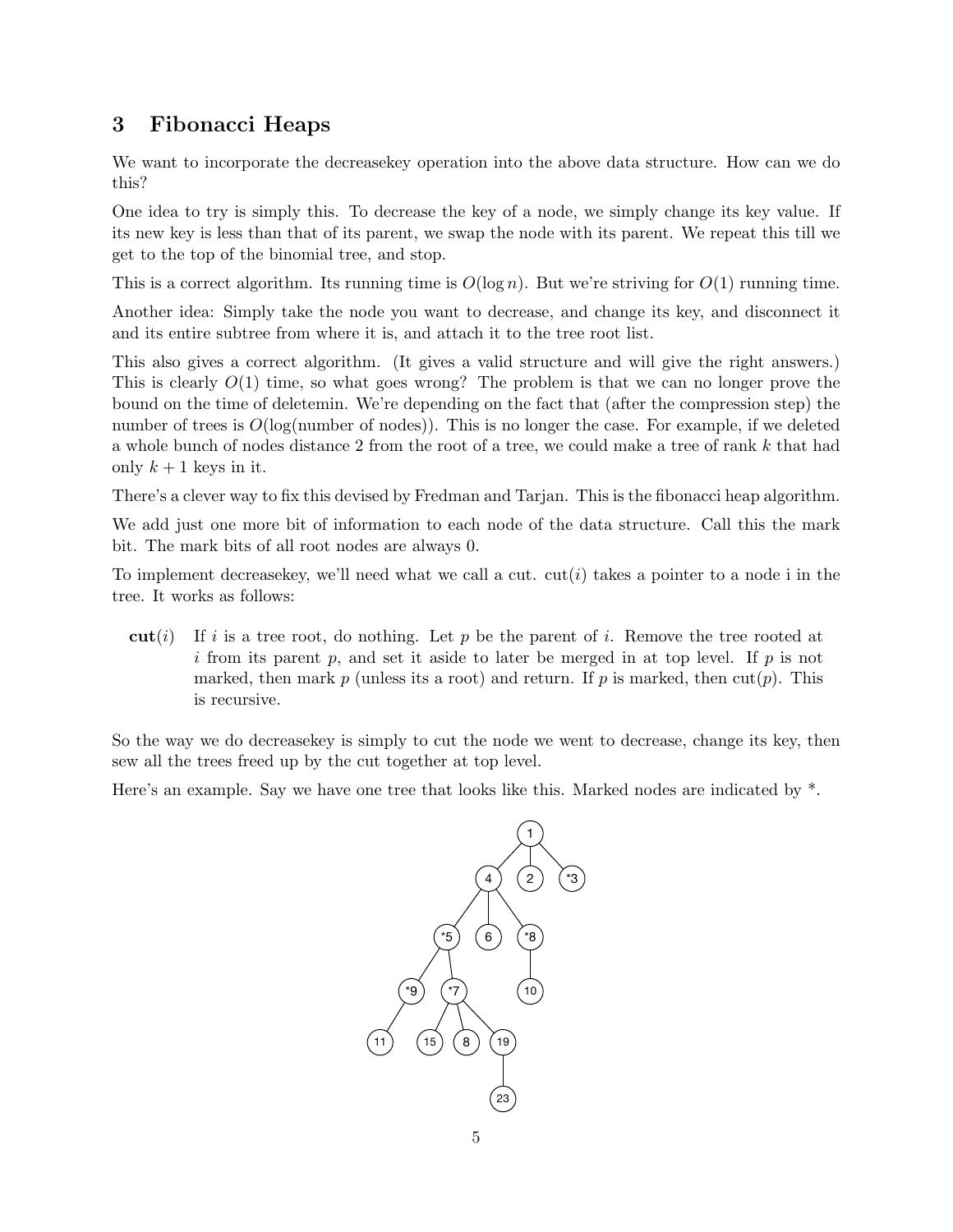Say we do a  $cut(19)$ . Here is the set of trees that results:



There are two things we need to do now. We need to prove that the amortized cost of  $\text{cut}(i)$  is  $O(1)$ , and we need to prove that deletemin is still  $O(\log n)$ . Let's start with the latter.

We're going to show that a tree of rank  $r$  has lots of nodes in it. Specifically, we'll show that  $r \leq \log_{\phi}(n)$ . That is, the rank of a tree with n nodes is at most the log base  $\phi$  of n. Here  $\phi$  is the golden ratio, or 1.61...

Lemma 1 For any node in a tree, sort its children in the order in which they were linked to it, from oldest to newest. The ith child has rank at least  $i - 2$ .

Proof:



Let the *i*th oldest child be called y. We want to show that the rank of y is at least  $i - 2$ .

When y and x were linked, y was given at least  $i - 1$  siblings. Therefore the rank of x was at least  $i-1$ . The ranks of x and y were equal when they were linked. So we know the rank of y was at least  $i - 1$ . Since that time, only one of y's children was removed. (If more than one, then y would have been cut from x.) Therefore the rank of y is at least  $i - 2$ .

What does this tell us about the relationship between the size of a tree and the rank? Let  $s(r)$  be the minimum number of nodes in a tree of rank  $r$ . We can write a recurrence for  $s$ ():

$$
s(0) = 1 \tag{1}
$$

$$
s(r) \ge 1 + 1 + \sum_{2 \le i \le r} s(i-2)
$$
 (2)

The first 1 is for the root, and the second 1 is for the first child. Here's a small table of these